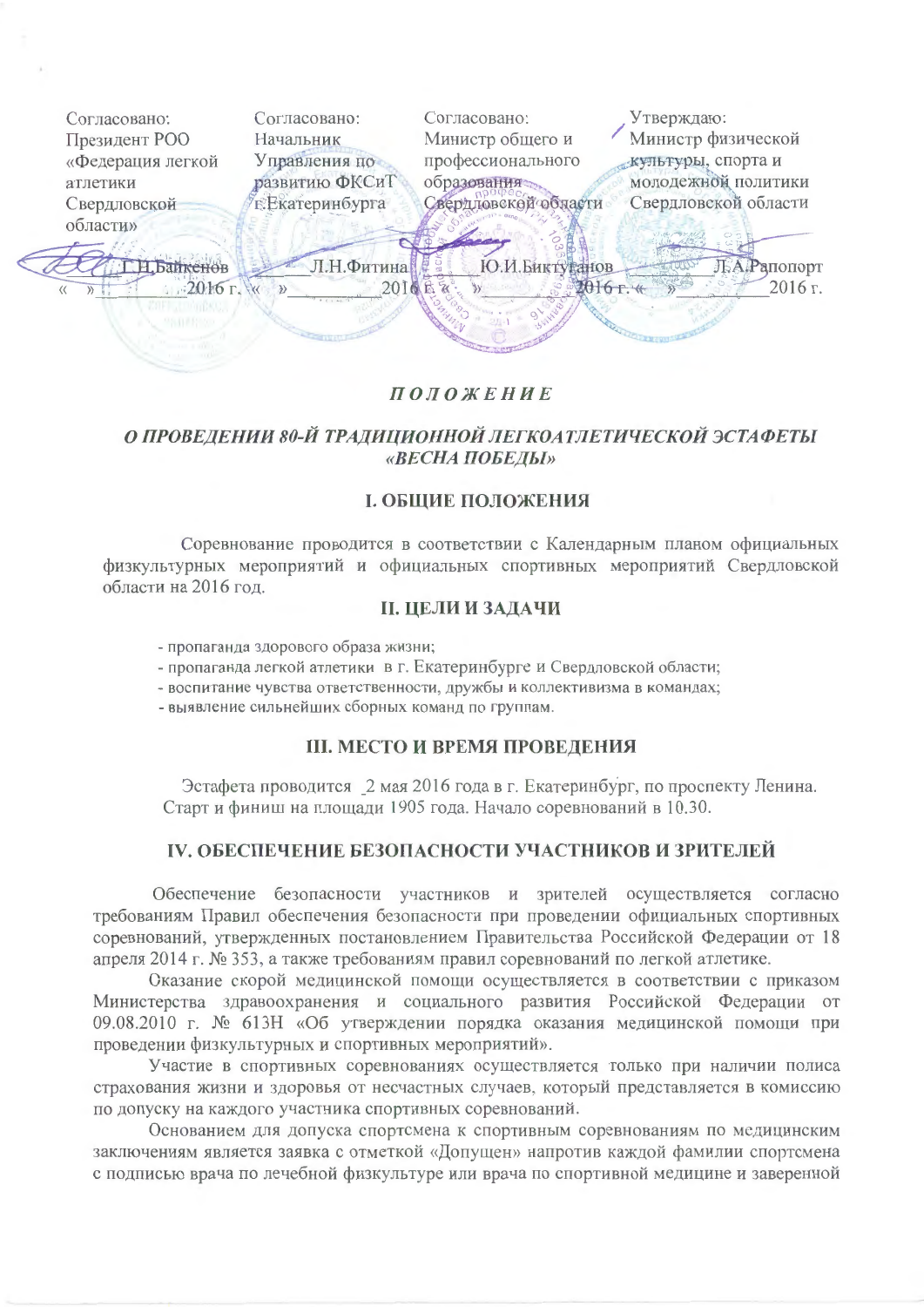личной печатью, при наличии подписи с расшифровкой ФИО врача в конце заявки, заверенной печатью допустившей спортсмена медицинской организации, имеющей лицензию на осуществление медицинской деятельности, перечень работ и услуг, который включает лечебную физкультуру и спортивную медицину (возможна медицинская справка о допуске к соревнованиям, подписанная врачом по лечебной физкультуре или врачом по спортивной медицине и заверенная печатью медицинской организации, отвечающей вышеуказанным требованиям).

Допуск спортсменов к спортивным соревнованиям по медицинским показаниям осуществляется не ранее чем за 30 дней до начала соревнований.

Главный судья - Воробьев Л.П. является ответственным за соблюдение норм и правил безопасности при проведении соревнований.

Ответственность за здоровье и сохранность жизни участников в день соревнований возлагается на лицо их сопровождающее.

### **V. РУКОВОДСТВО ПРОВЕДЕНИЕМ ЭСТАФЕТЫ**

Общее руководство организацией и проведением эстафеты осуществляет Министерство физической культуры, спорта и молодежной политики Свердловской области в лице Государственного автономного учреждения Свердловской области « Центр по организации и проведению физкультурных и спортивных мероприятий» (далее ГАУ СО «ЦСМ»), Управления по развитию ФКСиТ г. Екатеринбурга и региональная общественная организация «Федерация легкой атлетики Свердловской области».

Непосредственное проведение соревнований возлагается на судейскую коллегию. Главный судья соревнований - Воробьев Леонид Петрович.

### **VI. УЧАСТНИКИ СОРЕВНОВАНИЙ**

В составе команд коллективов физкультуры предприятий, организаций, спортивных клубов, высших учебных заведений, учреждений среднего профессионального образования, общеобразовательных учреждений (МОУ, лицеи), образовательных учреждений для детей - сирот и детей, оставшихся без попечения родителей, сборных команд ДЮСШ и СЛЮСШОР, городов и районов, сельских районов. КЛБ ветеранов принимают участие только жители Свердловской области, имеющие регистрацию по месту жительства на 01 января 2016 года; поступившие на работу и учебу в учебные заведения (имеющие временную регистрацию) на 01 января 2016 года.

Спортсмены (жители Свердловской области), имеющие основной параллельный зачет с другими территориями допускаются к участию независимо от первенства территорий.

(Основание: списки сборной команды России по легкой атлетике на 2016 год).

#### **VII. ФИНАНСИРОВАНИЕ**

Министерство физической культуры, спорта и молодежной политики Свердловской области, в лице ГАУ СО «ЦСМ» осуществляет финансовое обеспечение соревнований в соответствии с Порядком финансирования за счет средств областного бюджета и нормами расходов на проведение физкультурных и спортивных мероприятий: предоставление наградной атрибутики, оказание услуг скорой медицинской помощи, оплата питания судейской бригады

Финансовые расходы, связанные со страхованием и питанием участников в день соревнований, обеспечиваются за счет собственных средств участников.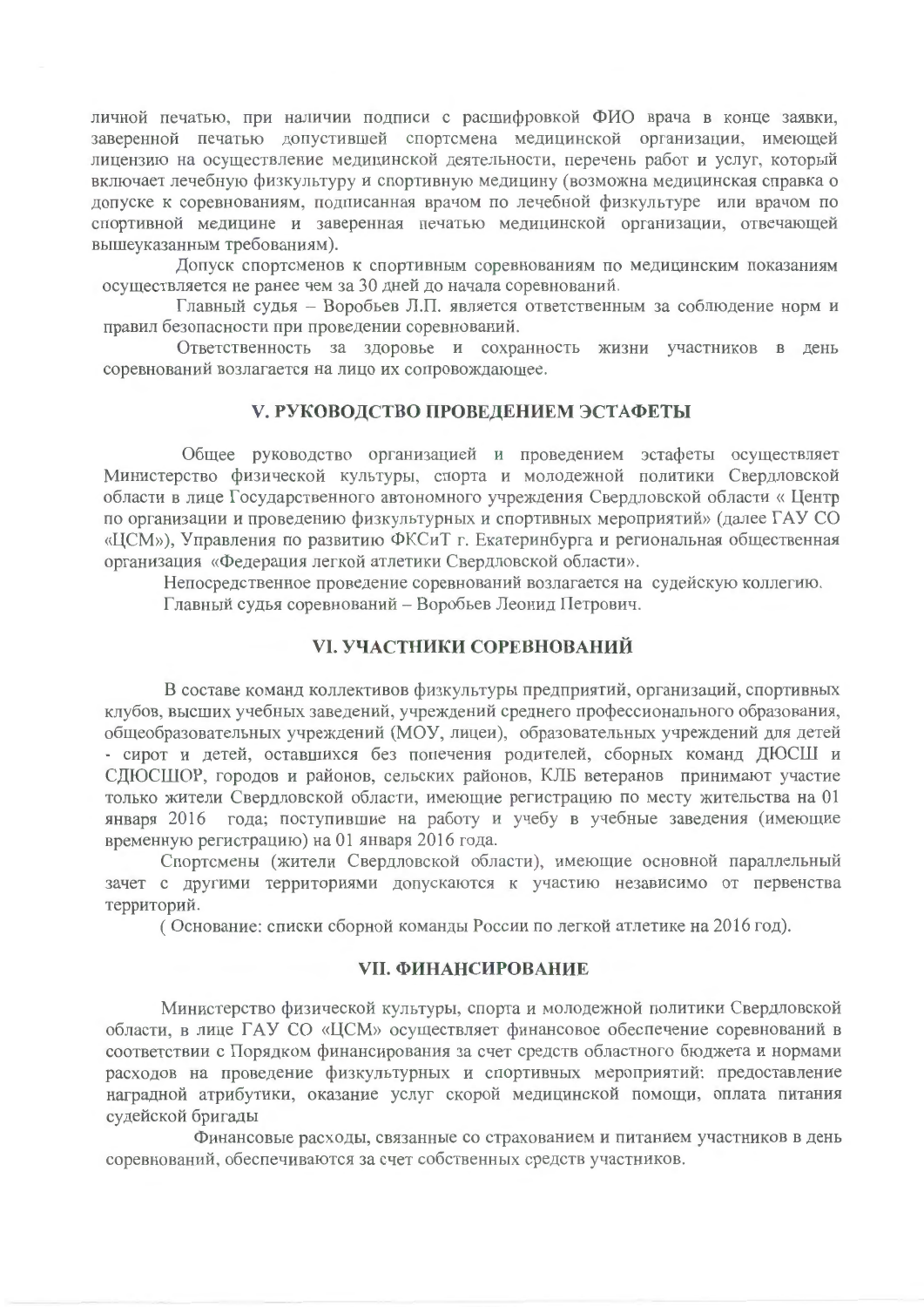### **VIII. РАСПРЕДЕЛЕНИЕ КОМАНД ПО ГРУППАМ**

1-я группа - сильнейшие команды коллективов физкультуры.

2-я группа - сборные команды городов и районов Свердловской области (города-Екатеринбург, Нижний Тагил, Каменск-Уральский выступают сборными командами районов).

3-я групп - сборные команды учреждений среднего профессионального образования области (1994 года рождения и моложе), здесь же старт принимают КЛБ среди ветеранов

4-я группа - учащиеся общеобразовательных учреждений области:

Дивизион «А» - ДЮСШ и СДЮСШОР Свердловской области

(1997 г.р. и моложе).

Дивизион «Б» (4 забега) - команды МОУ городов, сельских районов области и образовательных учреждений для детей - сирот и детей, оставшихся без попечения родителей (1997 г.р. и моложе).

Составы команд: 1 группы - 18 человек (11 мужчин и 7 женщин).

2.3 и 4 группы - 12 человек (8 юношей и 4 девушки).

### ОПИСАНИЕ МАРШРУТА ДЛЯ КОЛЛЕКТИВОВ 1 ГРУППЫ

| Этапы   | Описание маршрута                                | Дистанция        |
|---------|--------------------------------------------------|------------------|
| 1.      | с площади 1905 года по проспекту Ленина (пр.     | 1000м            |
|         | сторона), пересекая ул. Московскую, до           |                  |
| мужчины | автобусной остановки « Площади Коммунаров».      |                  |
| 2.      | от автобусной остановки «Площадь                 | 350 <sub>M</sub> |
|         | Коммунаров», огибая клумбу слева, обратно по     |                  |
| мужчины | ул. Ленина (левая сторона) до ул. Шейнкмана.     |                  |
|         | Финиш у входа комиссариата                       |                  |
| 3.      | от ул. Шейнкмана до ул. Хохрякова. Финиш у       | 350 <sub>M</sub> |
| мужчины | входа в поликлинику                              |                  |
| 4.      | от ул. Хохрякова до сквера на площади 1905 года, | 300 <sub>M</sub> |
| женщины | напротив трибуны у памятника В.И. Ленину         |                  |
| 5.      | от сквера на площади 1905 года до ул. Толмачева  | 750 <sub>M</sub> |
| мужчины | (правая сторона)                                 |                  |
| 6.      | от ул. Толмачева до ул. Мамина-Сибиряка (р-н     | 450 <sub>M</sub> |
| мужчины | театра оперы и балета)                           |                  |
| 7.      | от ул. Мамина-Сибиряка, огибая аллею слева,      | 400м             |
|         | обратно по ул. Ленина (правая сторона) до        |                  |
| женщины | Академического театра музыкальной комедии.       |                  |
| 8.      | от Академического театра музыкальной комедии     | 700м             |
| женщины | до гимназии № 9                                  |                  |
| 9.      | от гимназии № 9 до трибуны у памятника В.И.      | 250 <sub>M</sub> |
| мужчины | Ленину.                                          |                  |
| 10.     | с площади 1905 года по проспекту Ленина (пр.     | 1000м            |
| мужчины | сторона), пересекая ул. Московскую, до           |                  |
|         | автобусной остановки « Площади Коммунаров».      |                  |
| 11.     | от автобусной остановки «Площадь                 | 350 <sub>M</sub> |
| женщины | Коммунаров», огибая клумбу слева, обратно по     |                  |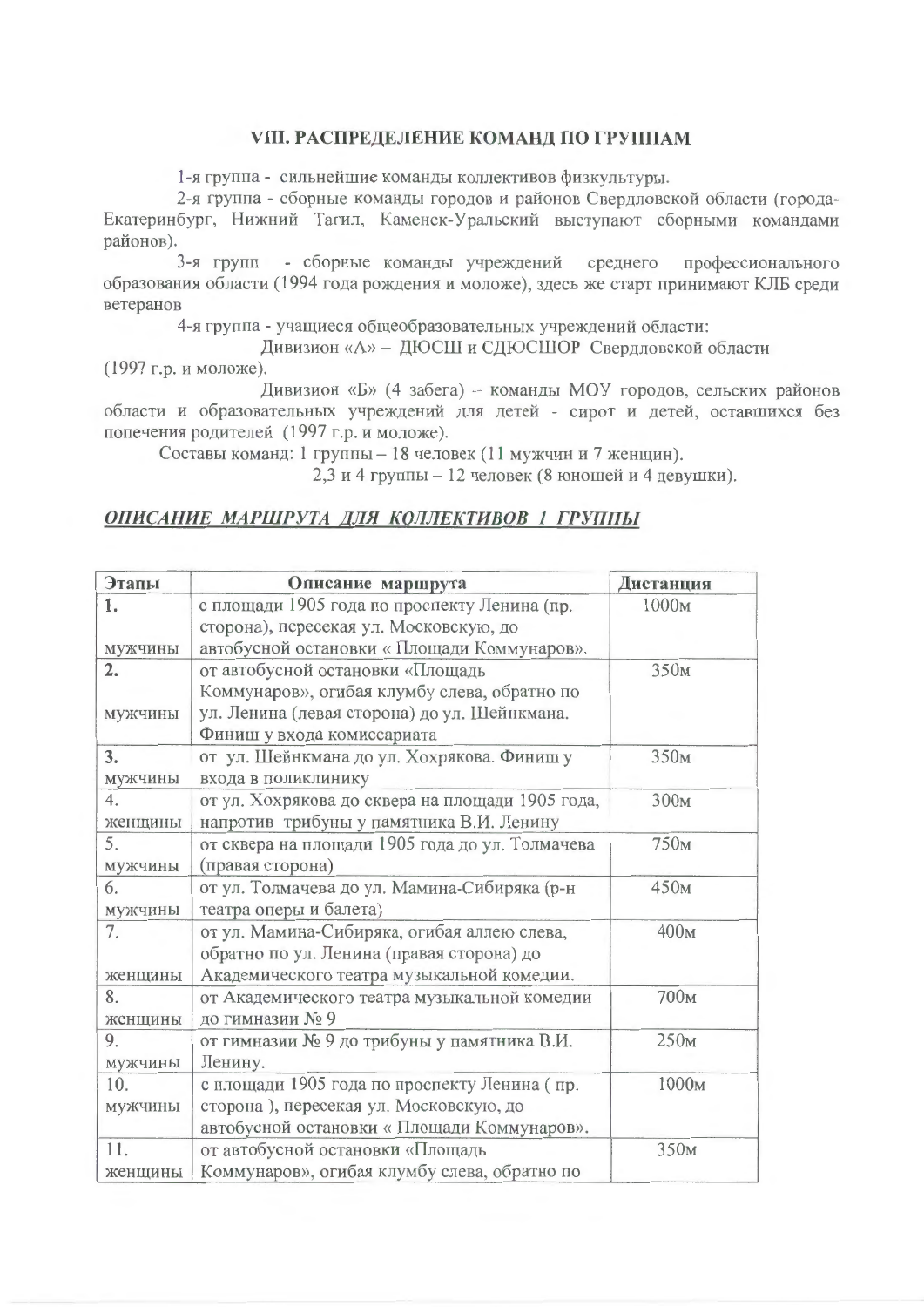|         | ул. Ленина (левая сторона) до ул. Шейнкмана. |                  |
|---------|----------------------------------------------|------------------|
|         | Финиш у входа комиссариата                   |                  |
| 12.     | от ул. Шейнкмана до ул. Хохрякова. Финиш у   | 350 <sub>M</sub> |
| мужчины | входа в поликлинику                          |                  |
| 13.     | от ул. Хохрякова до ул. Воеводина (вход в    | 650 <sub>M</sub> |
| женщины | Уральский государственный колледж им. И.И.   |                  |
|         | Ползунова)                                   |                  |
| 14.     | от ул. Воеводина до ул. Толмачева (правая    | 400M             |
| мужчины | сторона)                                     |                  |
| 15.     | от ул. Толмачева до ул. Мамина-Сибиряка (р-н | 450 <sub>M</sub> |
| мужчины | театра оперы и балета)                       |                  |
| 16.     | от ул. Мамина-Сибиряка, огибая аллею слева,  | 400м             |
| женщины | обратно по ул. Ленина (правая сторона) до    |                  |
|         | Академического театра музыкальной комедии    |                  |
| 17.     | от Академического театра музыкальной комедии | 700 <sub>M</sub> |
| мужчины | до гимназии № 9                              |                  |
| 18.     | От гимназии № 9 до пощади 1905 года          | 250 <sub>M</sub> |
| женщины |                                              |                  |

# ОПИСАНИЕ МАРШРУТА ДЛЯ КОЛЛЕКТИВОВ 2,3,4 ГРУППЫ

| 1.               | с площади 1905 года по проспекту Ленина          | 700м             |
|------------------|--------------------------------------------------|------------------|
| юноши            | правая сторона), до дома № 7 по ул. Ленина       |                  |
| 1A.              | от дома № 7 по проспекту В.И. Ленина, пересекая  | 300м             |
| юноши            | ул. Московскую, до автобусной остановки          |                  |
|                  | « Площадь Коммунаров».                           |                  |
| 2.               | от автобусной остановки «Площадь                 | 350 <sub>M</sub> |
| юноши            | Коммунаров», огибая клумбу слева, обратно ул.    |                  |
|                  | Ленина (левая сторона) до ул. Шейнкмана.         |                  |
|                  | Финиш у входа комиссариата.                      |                  |
| 3.               | от ул. Шейнкмана до ул. Хохрякова. Финиш у       | 350 <sub>M</sub> |
| юноши            | входа в поликлинику                              |                  |
| $\overline{4}$ . | от ул. Хохрякова до сквера на площади 1905 года, | 300 <sub>M</sub> |
| девушки          | напротив трибуны у памятника В.И. Ленину         |                  |
| 5.               | от сквера на площади 1905 года до ул. Воеводина  | 350 <sub>M</sub> |
| юноши            | (вход в Уральский государственный колледж им.    |                  |
|                  | И.И. Ползунова)                                  |                  |
| 5A.              | от ул. Воеводина до ул. Толмачева (правая        | 400м             |
| юноши            | сторона)                                         |                  |
| 6.               | от ул. Толмачева до ул. Мамина-Сибиряка (р-н     | 450 <sub>M</sub> |
| юноши            | театра оперы и балета)                           |                  |
| 7.               | от ул. Мамина-Сибиряка, огибая аллею слева,      | 400м             |
| девушки          | обратно по ул. Ленина (правая сторона) до        |                  |
|                  | Академического театра музыкальной комедии        |                  |
| 8.               | от Академического театра музыкальной комедии     | 400м             |
| юноши            | до ул. Горького                                  |                  |
| 8A.              | от ул. М.Горького до гимназии №9                 | 300 <sub>M</sub> |
| девушки          |                                                  |                  |
| 9.               | от гимназии № 9 до трибуны у памятника В.И.      | 250 <sub>M</sub> |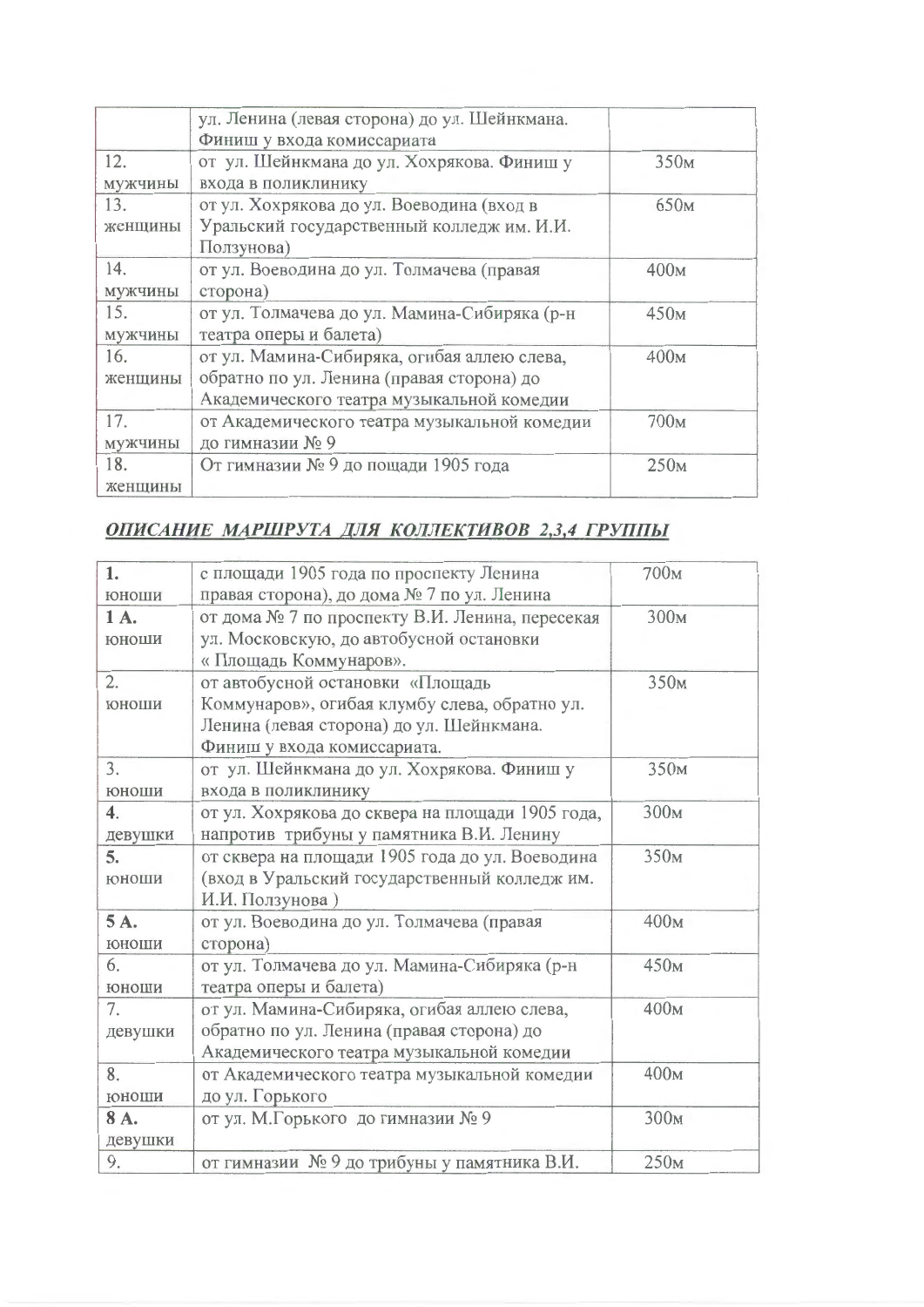### IX. ОПРЕДЕЛЕНИЕ ПОБЕДИТЕЛЕЙ И НАГРАЖДЕНИЕ УЧАСТНИКОВ

#### 1 ГРУППА:

Команда, показавшая лучший результат, награждается грамотой и кубком, участники команды - медалями, грамотами и памятными призами.

Команды, занявшие второе и третье места, награждаются грамотами, участники медалями, грамотами и памятными призами.

#### 2 ГРУППА:

Министерства Команда-победительница награждается грамотой и кубком физической культуры, спорта и молодежной политики Свердловской области, участники команды - медалями, грамотами и памятными призами.

Команды, занявшие второе и третье места, награждаются грамотами, медалями, и призами.

Команда-победительница среди сельских районов награждается грамотой и Кубком Министерства физической культуры, спорта и молодежной политики Свердловской области. Участники команды - медалями, грамотами и памятными призами.

#### **3 ГРУППА**

Команда - победительница награждается грамотой и Кубком Федерации легкой атлетики Свердловской области. Участники команды - медалями, грамотами и призами.

Команды, занявшие второе и третье места, награждаются медалями, грамотами и памятными призами.

Команда - победительница среди ветеранов (КЛБ) награждается грамотой, участники команды - медалями, грамотами и памятными призами.

Команды, занявшие второе и третье места, награждаются медалями, грамотами и памятными призами.

#### 4 ГРУППА

#### Дивизион «А»:

Команда- победительница среди ДЮСШ и СДЮСШОР награждается грамотой и Кубком Министерства физической культуры, спорта и молодежной политики Свердловской области. Участники команды- медалями, грамотами и памятными призами. Команды, занявшие второе и третье места, награждаются медалями, грамотами и памятными призами.

Дивизион «Б»

Команда - победительница среди общеобразовательных учреждений награждается грамотой и Кубком Министерства общего и профессионального образования Свердловской области, участники команды - медалями, грамотами и памятными призами.

Команды, занявшие второе и третье места, награждаются медалями, грамотами и призами.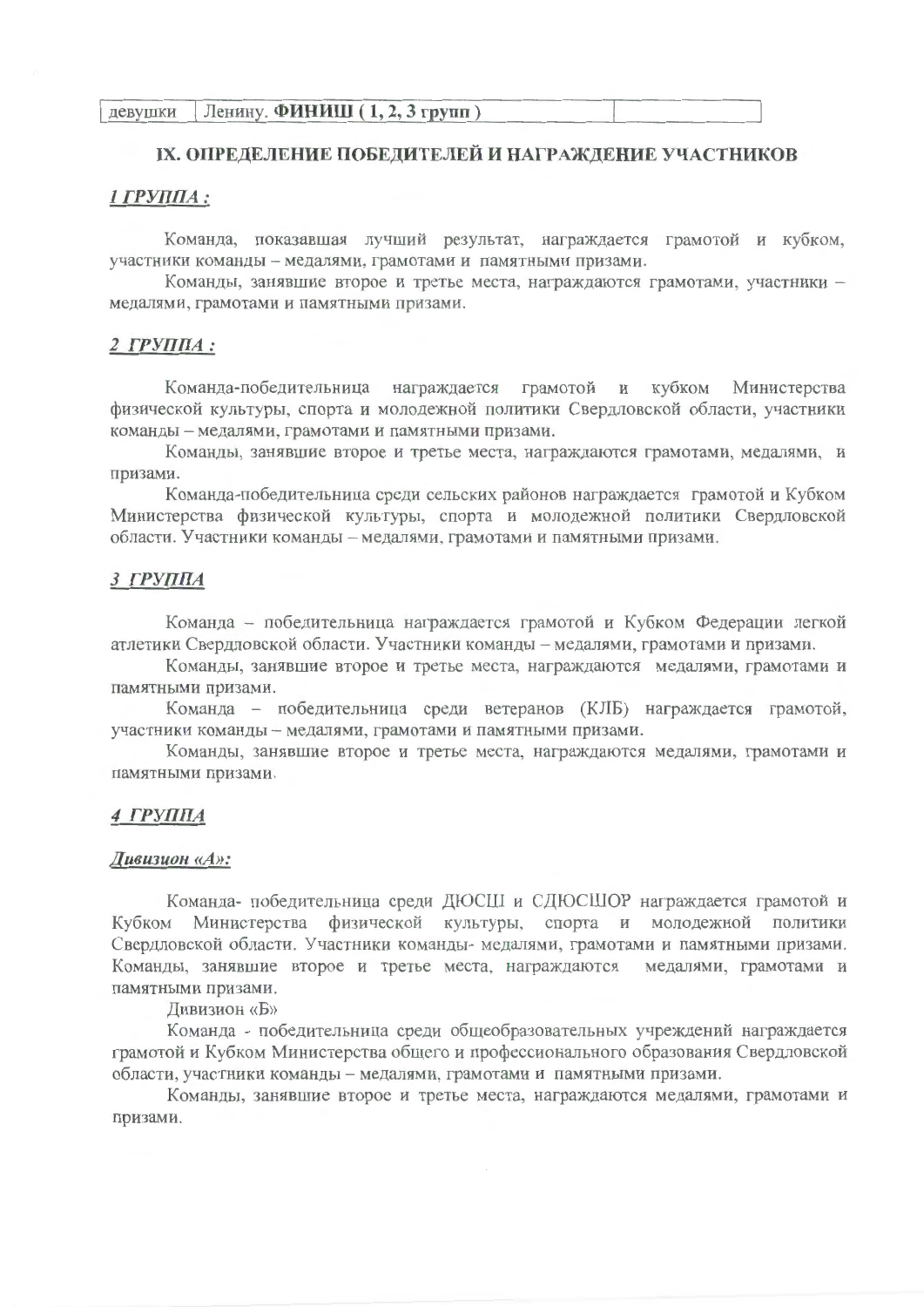Лучшие три команды общеобразовательных учреждений (МОУ) областного центра награждаются Кубками, грамотами и призами Управления по развитию физической культуры, спорта и туризма Администрации города Екатеринбурга.

Призами Министерства общего и профессионального образования Свердловской области награждаются все образовательные учреждения для детей-сирот и детей, оставшихся без попечения родителей, принявшие участие в эстафете.

Специальным призом Оргкомитета награждается лучшая команда сельского общеобразовательного учреждения области.

Разыгрываются специальные призы для победителей 1-го этапа:

1 группа – приз РОО ФЛА СО имени Ю. Гагарина

2 группа - приз РОО ФЛА СО имени С. Суханова

3 группа - приз РОО ФЛА СО

4 группа дивизион«А» - приз РОО ФЛА СО

дивизион «Б» - приз РОО ФЛА СО

Кубком «Спортивная территория» награждается город, район Свердловской области за лучшую сумму мест 4-х команд (в каждой группе по одной, без учета результата команд ветеранов).

Кубок «За массовость» вручается лучшему городу или району Свердловской области, выставившему наибольшее количество команд по всем 4-м группам.

Кубок Главы г. Екатеринбурга вручается району областного центра, показавшему лучший результат среди сборных команд по П-й группе

Кубком и грамотой Федерации профсоюзов Свердловской области награждается команда, показавшая лучший результат среди производственных коллективов области.

Кубком Федерации легкой атлетики Свердловской области и грамотой награждается лучшая команда среди ВУЗов.

Разыгрываются также призы памяти:

-Заслуженного тренера СССР Б.Я. Новожилова,

-Заслуженного тренера России С.В. Егорова,

-Заслуженного тренера России В.А. Швецова,

-приз памяти В.В. и Т.Н. Захезиных,

-приз памяти О.В.Воронцова

## Х. ПОДАЧА ЗАЯВОК, ЗАСЕДАНИЕ СУДЕЙСКОЙ КОЛЛЕГИИ

Прием заявок - 29 апреля 2016 г. с 11.00 до 15.00 часов (в пресс-центре Екатеринбургского Дворца игровых видов спорта, остановка метро «ДИНАМО»). Заседание судейской коллегии и совещание с представителями команд - 16.00 часов.

В 15.00 час. - утверждение результатов мандатной комиссии.

Заявка оформляется в соответствии с правилами проведения соревнований, подписывается руководителем предприятия, организации и заверяется врачом участковой поликлиники, городской или районной больницы.

В случае участия в эстафете спортсменов, не допущенных мандатной комиссией, результат команды снимается.

После заседания судейской коллегии прием заявок прекращается.